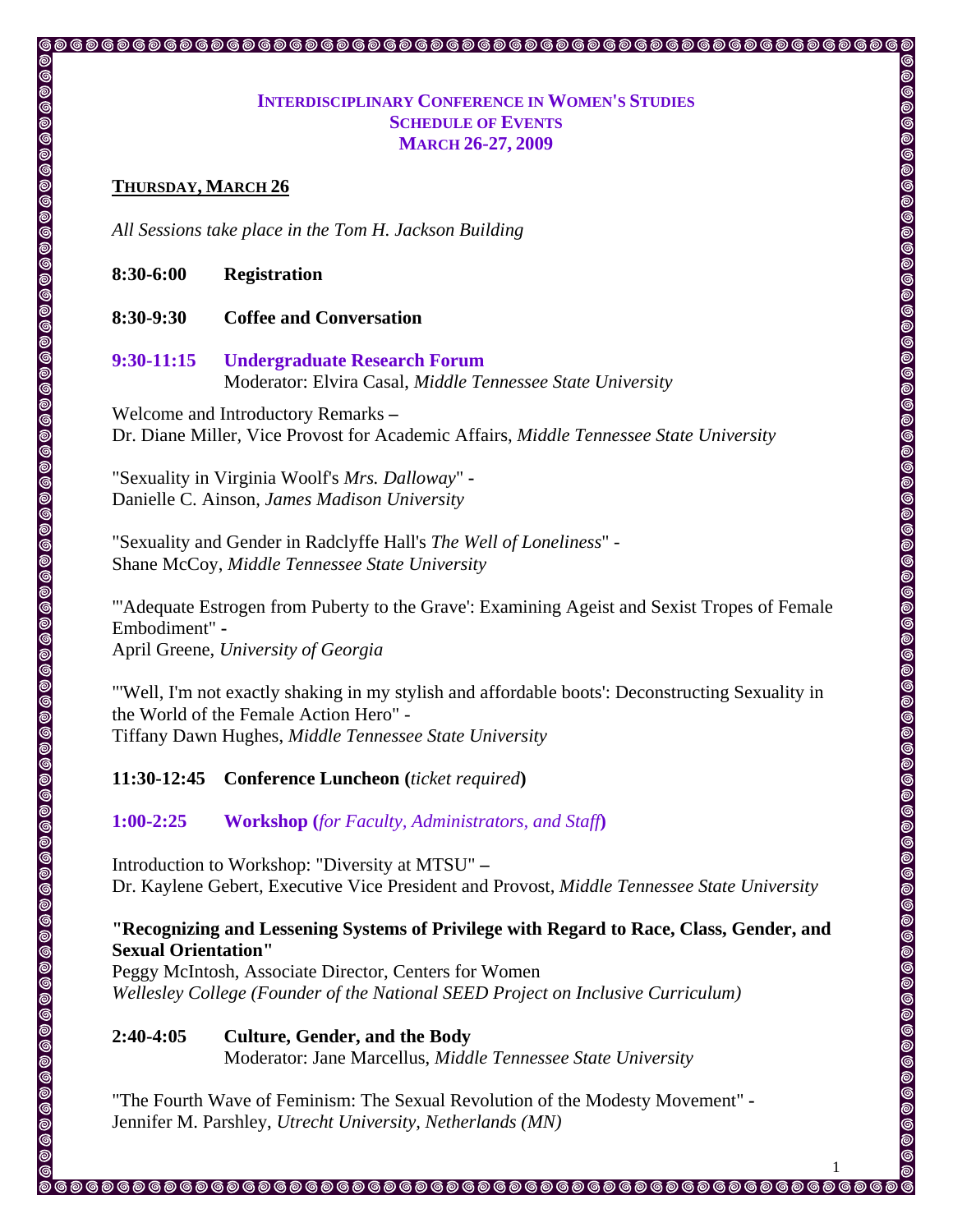"'Genderless' Rape in Pornographic Film: An Analysis of Paul Thomas' *Cry Wolf*" **-**  Laura Helen Marks, *Louisiana State University*

# **4:20-5:30 Sexual Politics and the Novel**  Moderator: Marion Hollings, *Middle Tennessee State University*

"'I Resisted All the Way: A New Thing to Me': How Louisa May Alcott Challenges Charlotte Bronte's Feminist Assertions in *Jane Eyre*" - LuElla Putnam, *Oklahoma State University*

,,,,,,,,,,,,,,,,

@@@@@@@@

"Domestic Desire and Abuse in *David Copperfield*" - Laura Faulk, *Louisiana State University* 

"'You and I': Contemporary Women Writers' Dismantling of the Heterosexual Paradigm of the Love Story" - Justyna Kostkowska, *Middle Tennessee State University* 

# **5:30-6:00 Reception**

# **6:00 Featured Performance:**

 **The Vagina Monologues** 

(In partnership with the Domestic Violence Program of Murfreesboro) Moderators: Deborah Johnson, *Domestic Violence Program of Murfreesboro*  Claudia Barnett, *Middle Tennessee State University* 

Introduction **–**  Deborah Johnson, Executive Director, *Domestic Violence Program of Murfreesboro* 

# **FRIDAY, MARCH 27**

- **8:30-3:00 Registration**
- **8:30-9:00 Coffee and Conversation**
- **9:00-10:20 Sexuality, Identity, and Otherness** Moderator: Terri Johnson, *Middle Tennessee State University*

"Black Women's Diasporic Narrative as 'Fictionalized Theoretical Discourse' for Exploring the Gendered and Sexualized Identity of Black Women"  helen crump, *Minnesota State University*

"Down Low or Low Down?: Examining the Intersections of HIV/AIDS, Race, and Sexuality" - Ayana K. Weekley, *University of Minnesota* 

"What Becomes a Woman: Transsexual Perspectives" **-**  Stephanie M. Dykes, *Charlotte, NC* 

**10:30-11:15 The Sexual/Textual Politics of Drag in Film** 

 $\circ$  ,  $\circ$  ,  $\circ$  ,  $\circ$  ,  $\circ$  ,  $\circ$  ,  $\circ$  ,  $\circ$  ,  $\circ$  ,  $\circ$  ,  $\circ$  ,  $\circ$  ,  $\circ$  ,  $\circ$  ,  $\circ$  ,  $\circ$  ,  $\circ$  ,  $\circ$  ,  $\circ$  ,  $\circ$  ,  $\circ$  ,  $\circ$  ,  $\circ$  ,  $\circ$  ,  $\circ$  ,  $\circ$  ,  $\circ$  ,  $\circ$  ,  $\circ$  ,  $\circ$  ,  $\circ$  ,  $\circ$